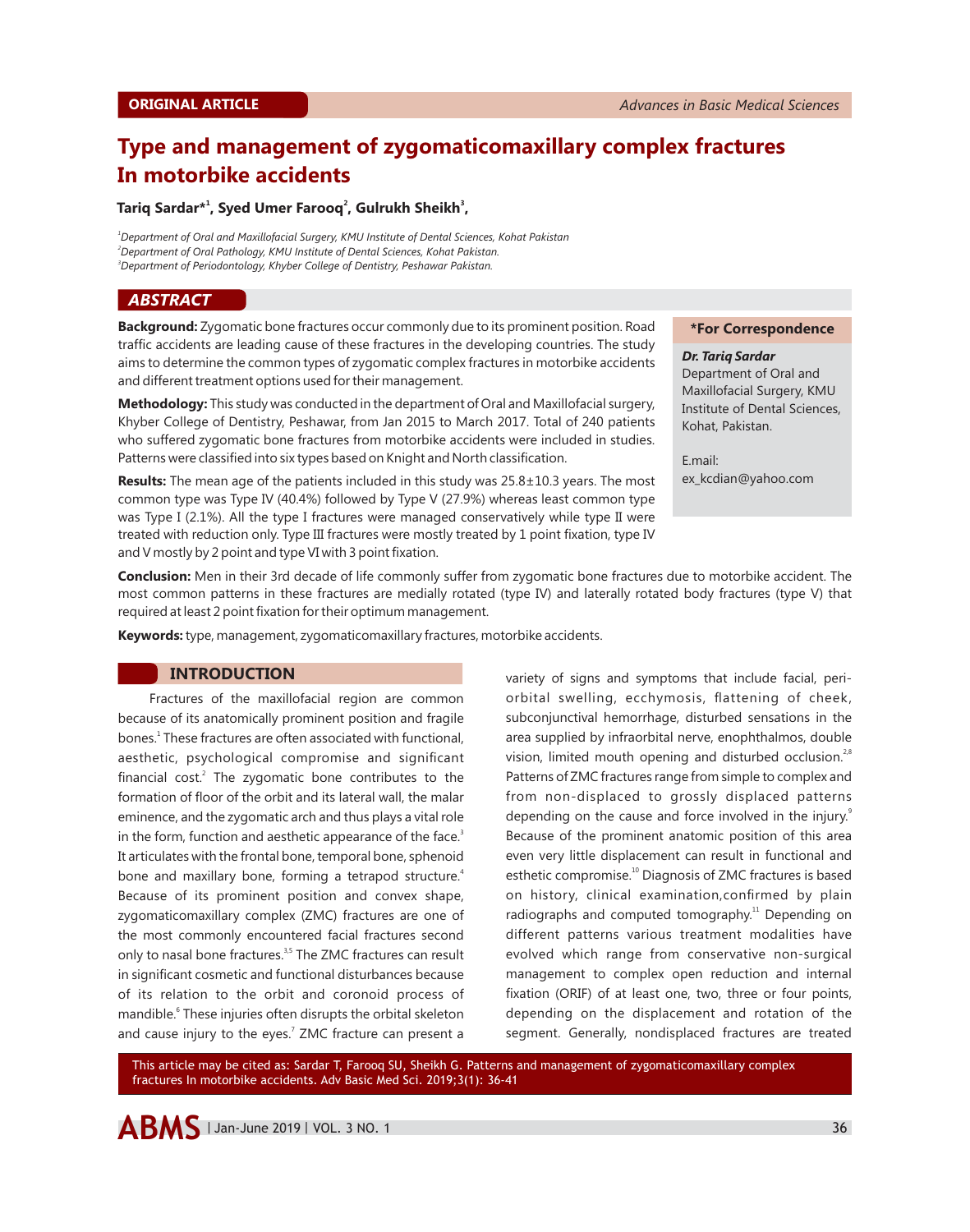conservatively while displaced fractures are surgically reduced and stabilized.<sup>4,9</sup>

The causes of ZMC fracture may vary among different countries depending on local cultural and environmental factors, and include road traffic crashes, interpersonal violence, fall, industrial accidents, sports related and gunshot injuries.<sup>8,9,12</sup> RTA is the most common etiology ZMC fractures in Pakistan. Motorcycle accidents account for a large proportion of road traffic accidents in Pakistan and motorcycle riders are more vulnerable to road injuries because of the lack of safety gadgets in these vehicles. The motorcycle is known as the most dangerous motor vehicle because for each mile that vehicle passes, motorcycle riders have a 34-times higher risk of death and the chance of injuries is eight times more compared to other vehicles.<sup>13</sup> The motorcycles have become popular mode of commercial use as well as personal transport due to low fuel consumption, easy maintenance and affordable price for low income individuals and students.<sup>12,13</sup>

A lot of controversies exist about the etiology and management of ZMC fractures in the literature. The role of RTAs in ZMC fractures is well established in this part of the world but the impact of motorbike accidents on the severity of ZMC fractures is little explored. This study focuses on the complexity of ZMC fractures due to motorbike accidents and the treatment options used for its definite management. The findings will give an idea about the patterns of ZMC fractures expected in motorbike accidents and help the surgeons formulate an optimal treatment plan to manage these different patterns.

## **METHODOLOGY**

This descriptive observational study was conducted at Khyber College of Dentistry, Peshawar from January 2015 to March 2017. Patients were recruited from the out-patient and in-patient department of Oral & Maxillofacial surgery unit. A total of 240 patients with ZMC fractures due to motorbike accidents were observed. After obtaining approval of the ethical committee of the institution, written informed consents of the patients were taken. All the motorbike riders, irrespective of age, presented with isolated ZMC fractures were included in this study. Motorbikes having pillion passengers, patients presenting two weeks or more after trauma and previously treated ZMC

fractures were excluded from the study. Detailed history and clinical examination was carried out to assess the type of ZMC fractures. The patterns of fracture were confirmed using computed tomography scan. All cases requiring surgical management were treated out under general anesthesia using naso-tracheal intubations. A structured proforma was used to record the patients' name, age, type of fracture and the treatment option used. Type of ZMC fractures were based on Knight and North's $<sup>14</sup>$  classification</sup> that include type I undisplaced fractures, type II zygomtic arch fracture only, Type III unrotated body fracture, type IV medially rotated body fractures, type V laterally rotated boy fractures and type VI complex fractures. Different treatment options 'used included no intervention, reduction only, 1 point fixation, 2 points fixation, 3 points fixation, 4 points fixation and internal fixation with orbital floor reconstruction. Internal fixation was done using titanium miniplates and microplates. Undisplaced fractures were managed conservatively with soft diet and instructions to avoid pressure on the fractured site and put on a periodic follow up while isolated arch fractures were treated with reduction/elevation only. Reduction/elevation was done using intraoral buccal sulcus approach. Simple descriptive statistics were used to analyze the data by using the Statistical Package for Social Sciences version 20.0 software. The qualitative variables like the type of ZMC fractures and treatment options were presented as proportions and percentages and quantitative variables like age were presented as means and standard deviation.

## **RESULTS**

The mean age of the patients was  $25.8 \pm 10.3$  years. The most common age group was 21 to 30 years followed by 11 to 20 yrs age group. The details of different age groups are given in table 1.

Most of the motorbike accidents occur due to collision with another vehicle (n=193) followed by fall (n=29) and collision with an object (n=18).

The most common type of ZMC fractures observed in motorbike accidents was medially rotated body fractures (40.4%) followed by laterally rotated body fractures (27.9%) while the least common type was undisplaced fractures (2.1%). Details of different patterns of ZMC fractures are given in table 2.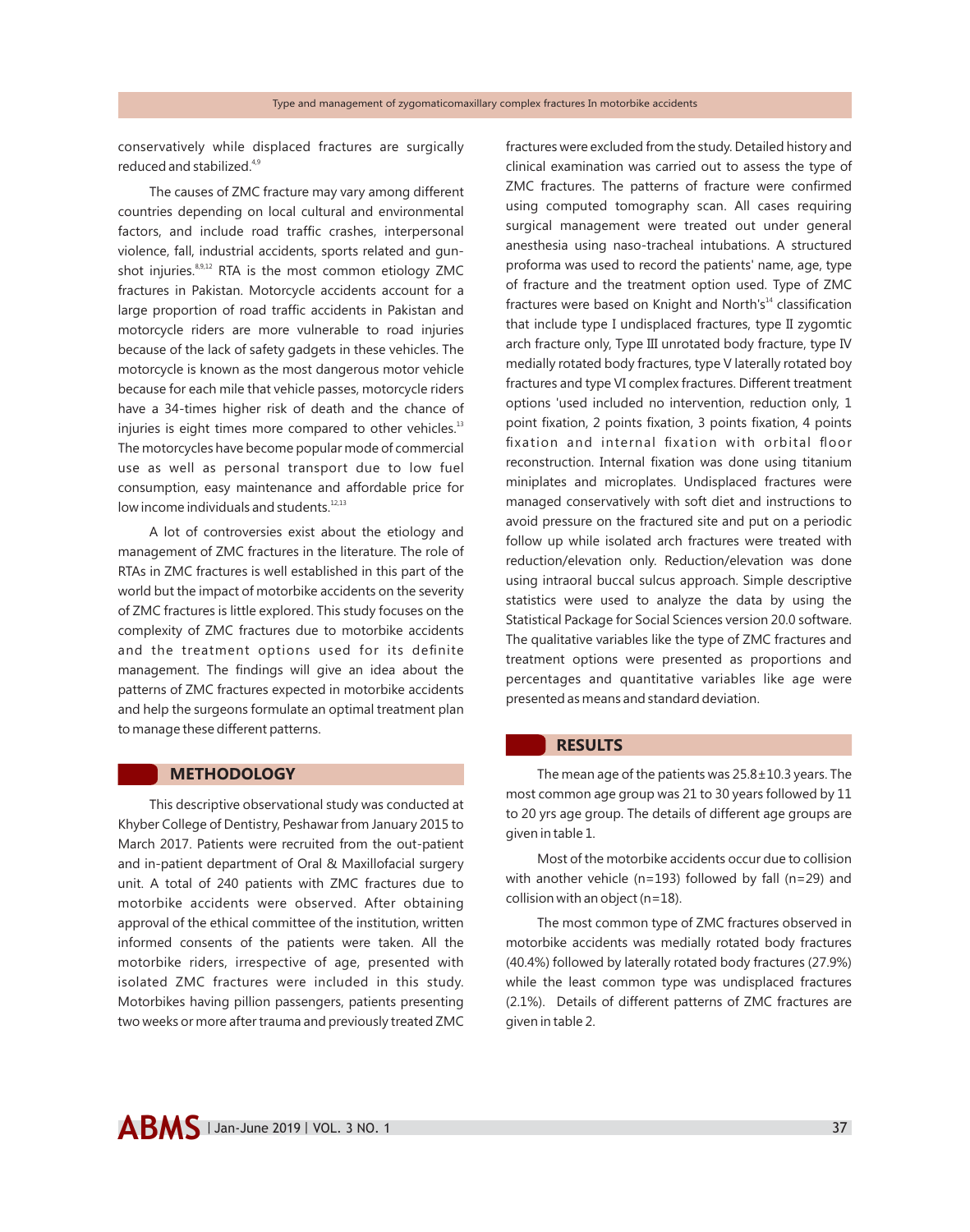| <b>Age groups</b> | <b>Frequency</b> | Percent (%) |
|-------------------|------------------|-------------|
| $11 - 20$         | 64               | 26.7        |
| $21 - 30$         | 114              | 47.5        |
| $31 - 40$         | 38               | 15.8        |
| 41-50             | 15               | 6.3         |
| 51 and above      |                  | 3.8         |
| <b>Total</b>      | 240              | 100.0       |

#### **Table 1 -** Distribution of Age Groups

## **Table 2 -** Type of ZMC fractures

| <b>Pattern</b> | <b>Frequency</b> | Percent (%) |
|----------------|------------------|-------------|
| Type I         | 5                | 2.1         |
| Type II        | 8                | 3.3         |
| Type III       | 40               | 16.7        |
| Type IV        | 97               | 40.4        |
| Type V         | 67               | 27.9        |
| Type VI        | 23               | 9.6         |
| <b>Total</b>   | 240              | 100.0       |

#### **Table 3 -** Patterns of ZMC fractures

| <b>Treatment options</b>       | <b>Frequency</b> | Percent (%) |
|--------------------------------|------------------|-------------|
| Observation                    | 5                | 2.1         |
| Reduction/Elevation Only       | 27               | 11.3        |
| One Point Fixation             | 71               | 29.6        |
| Two Point Fixation             | 89               | 37.1        |
| Three Point Fixation           | 35               | 14.5        |
| <b>Four Point Fixation</b>     | 9                | 3.7         |
| ORIF with floor reconstruction | 4                | 1.7         |
| <b>Total</b>                   | 240              | 100.0       |

### **Table 4 -** Treatment options used for different Patterns of ZMC fractures

| <b>Treatment options</b>       | Type I<br>$n = 5$ | <b>Type II</b><br>$n = 8$ | <b>Type III</b><br>$n = 40$ | <b>Type IV</b><br>$n = 97$ | <b>Type V</b><br>$n=67$ | <b>Type VI</b><br>$n=23$ | <b>Total</b> |
|--------------------------------|-------------------|---------------------------|-----------------------------|----------------------------|-------------------------|--------------------------|--------------|
| Observation                    | 100.0%            |                           |                             |                            |                         |                          | 2.1%         |
| Reduction/Elevation Only       |                   | 100.0%                    | 42.5%                       | 2.1%                       |                         |                          | 11.2%        |
| 1 Point Fixation               |                   |                           | 57.5%                       | 47.4%                      | 3.0%                    |                          | 29.6%        |
| 2 Point Fixation               |                   |                           |                             | 50.5%                      | 55.2%                   | 13.0%                    | 37.1%        |
| 3 Point Fixation               |                   |                           |                             |                            | 37.3%                   | 43.5%                    | 14.6%        |
| 4 Point Fixation               |                   |                           |                             |                            | 1.5%                    | 34.8%                    | 3.8%         |
| ORIF With Floor Reconstruction |                   |                           |                             |                            | 3.0%                    | 8.7%                     | 1.7%         |
| <b>Total</b>                   | 100.0%            | 100.0%                    | 100.0%                      | 100.0%                     | 100.0%                  | 100.0%                   | 100.0%       |

The most common treatment performed was two point fixation followed by single point fixation. The details of treatment done are given in table 3.

Undisplaced fractures were treated conservatively while arch fractures were treated with close reduction only. The details of treatment modalities for different patterns are given in table 4.

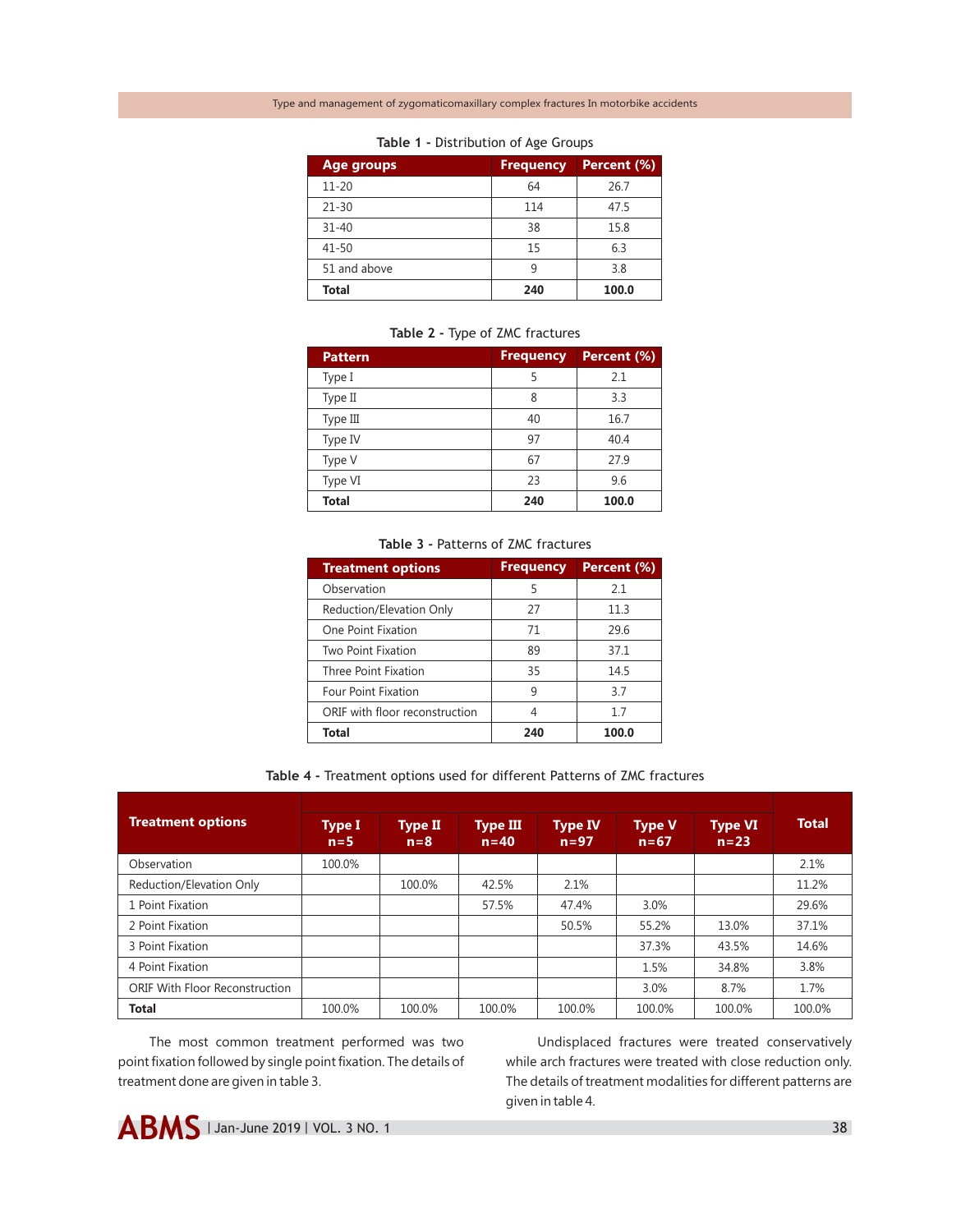## **DISCUSSION**

The rise in the motor-bike use during last few decades coupled with rash driving and disregard to traffic rules has resulted in a sharp rise in RTA resulting in gross injuries and even death in some cases. Many studies highlighted the role of RTAs as a cause of ZMC fractures.<sup>2,8,15</sup> Recently, motorcycles have become very popular as a means of public transportation in Pakistan due to the heavy traffic and lack of public transport network in the country. In this study we observed 240 patients with ZMC fractures due to motorbike accidents and all of them were men, as females due to cultural and religious reasons do not ride bikes in Pakistan. The most common age group was  $3<sup>rd</sup>$  decade of life followed by  $2<sup>nd</sup>$  decade. Similar high incidence of ZMC fractures in third decade of life was reported in other studies as well.<sup>3,11,16,17</sup> This high incidence of ZMC fractures in 3rd decade can be explained by the fact that this age group is mostly involved in outdoor activities and go out for work or study that require them to move swiftly from one area to another through heavy traffic and as such are predisposed to road traffic crashes.

The most common type of ZMC fractures observed in motorbike accidents was medially rotated body fractures (36.2%) followed by laterally rotated body fractures (24%) while the least common pattern was undisplaced fractures  $(3.5\%)$ . Aguair et al<sup>18</sup> and Young Ji et al<sup>15</sup> also found medially rotated body fractures as the most common pattern and RTA as the main etiology in their studies. However, in a study done in India, Senthikumar et al $^{19}$  found type III as the most commonly occurring pattern followed by type IV while RTAs accounted for 67% of these fractures. Similarly, Ugboko et  $al^{20}$  also found type III (unrotated body fractures) as the most common pattern (35%) followed by type II and type VI respectively. Automobile accidents (61.7%) and motorbike accidents (9.4%) were the main causes in their study. The high frequency of type IV and type V in our study can be due to the moderate to high energy involved in motorbike accidents. As the energy involved in motorbike accidents increases, the severity of ZMC fractures increases from undisplaced to displaced, rotated and complex fractures.

The treatment of ZMC fracture is controversial it depends on the circumstances, personal preference and experience of the surgeons; there are different treatment modalities either non-surgical or surgical that ranges from simple closed reduction without any fixation to complex ORIFs. In the last few decades there has been a paradigm shift in the treatment of ZMC fractures from non-surgical conservative, close reduction to open reduction and osteosynthesis with plates and screws fixation. The number of plates and screws depend on the type of fractures and stability after reduction. The most common method used in our study was ORIF where two points fixation (37.1%) was most commonly used followed by one point fixation (29.6%), three point fixation (14.5%), reduction/elevation only (11.3%), conservative treatment (2.1%), four point fixation (3.7%) and orbital floor reconstruction (1.7%). Thus 86.6% of the fractures were treated with ORIF. Similarly, Adam et al<sup>4</sup> used ORIF in 90.6 percent while close reduction was done in only 9.4% patients. Başaran et al $^{21}$  in his study treated 74% fractures with ORIF and Dawood et al $^{22}$  used ORIF in 76.8% zygomatic bone fractures. Menon et al<sup>23</sup> used two-point fixations in 85.91% of the patient followed by 3 point fixations (11.73%) and 1 point fixation (2.44%). In a study done in Pune, India, Senthikumar et al19 reported 2 point fixation as the most common method of treatment in his study followed by elevation (32%) and conservative treatment (19%).

The undisplaced fractures in our study were treated conservatively (2.1%) while all the isolated zygomatic arch fractures were treated with reduction/elevation only. Ugboko et al<sup>20</sup> in their study also treated all of type I fractures (8.6%) conservatively. Similarly, in a study done in Bangalore, Ashwin et al<sup>9</sup> treated the undisplaced fractures conservatively with periodic follow ups. Nagaprasad et al16 used close reduction to treat 51.92% of the patients with isolated zygomatic arch fractures in their study.

Orbital floor reconstruction with titanium mesh was done in 4 patients (1.7%) in this study. In KAT general hospital of Athens, Greece Krasadakis et al<sup>24</sup> performed orbital floor reconstruction in 17 patients out of the total 143 cases treated for zygomatic complex fractures. In a study done by Olate et al28 in Brazil, 29.6% patients required orbital floor reconstruction.

As the ZMC fractures worsens from type III to type VI in our study the number of fixation point increased where most of the type III fractures were treated with either 1 point fixation or close reduction, type IV with 1 point or 2 point fixations, type V with 2 or 3 point fixations and type VI with 3 or 4 point fixations. Nagaprasad et al<sup>16</sup> also used ORIF for type IV and V fractures. Likewise, Young ji et al $^{15}$  in his study also used internal fixation for type III, type IV, type V, and type VI fractures. They used 2-point fixation (72.9%), 1-point fixation (16.0%) and 3-point fixation (11.1%) to treat these fractures. Senthikumar et al $19$  also used 2-point fixation to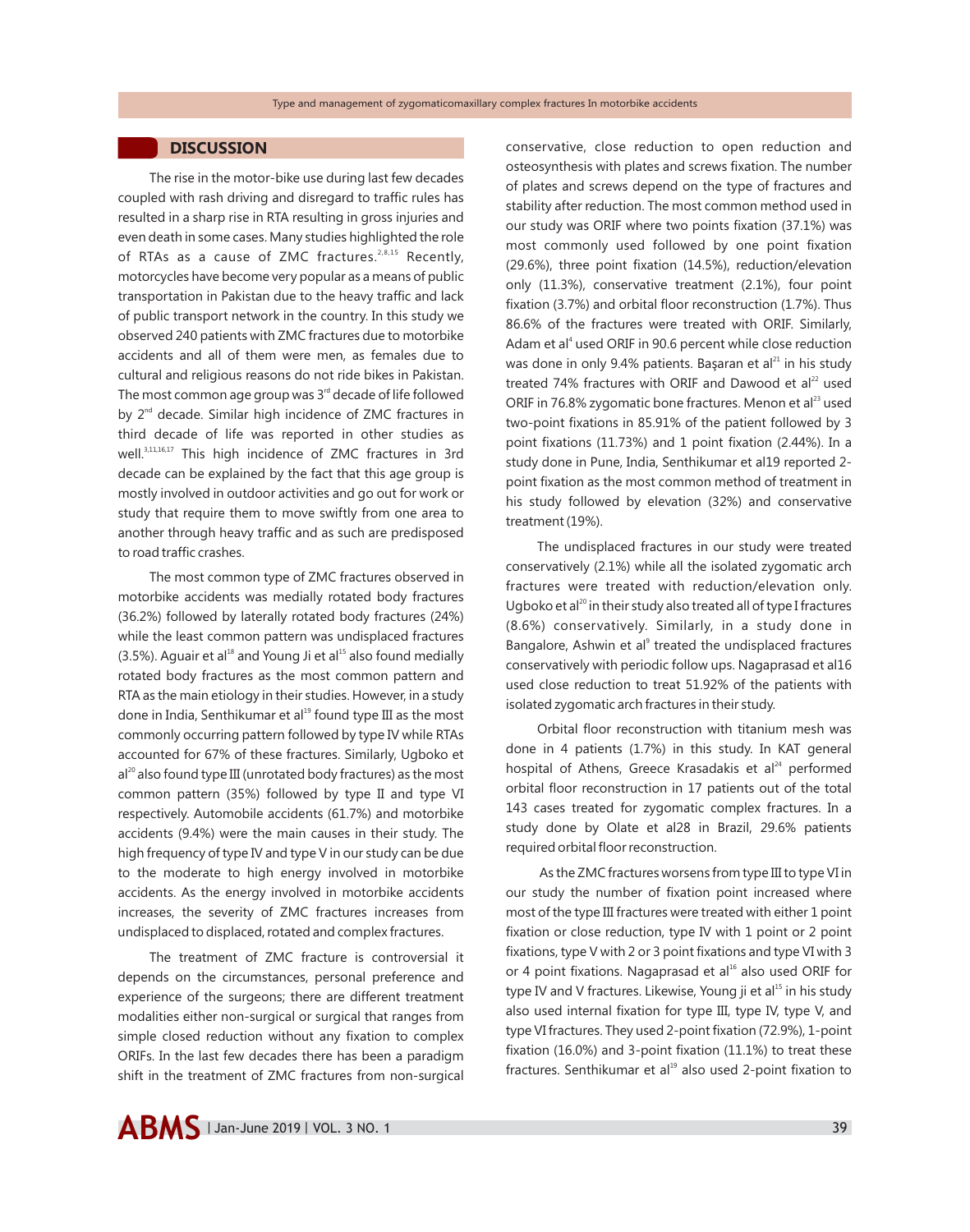#### Type and management of zygomaticomaxillary complex fractures In motorbike accidents

treat type III, IV and type V fractures and 3-point fixation for type VI fractures. Similarly, Rana et al<sup>25</sup> concluded that 3point fixation gives better stability in laterally displaced fractures and complex fractures. Parashar et al<sup>26</sup> also recommended 3-point fixation for displaced fractures. Pakistan being an underdeveloped country where the overburdened public hospitals have limited facilities and the patients visiting these hospitals mostly belong to low and middle socioeconomic class, the treatment of ZMC fractures is done with minimum use of expensive titanium osteosynthesis plates to reduce the cost and general anesthesia duration. This is shown by studies done previously in this part of the world where majority of the patients were treated conservatively without any internal fixation. $11,27$  The high frequency of internal fixation in this study can be explained by the moderate to high energy involved in motorbike accidents which result in more complex patterns where close reduction is not sufficient and some form of internal fixation is required to restore the contour and prevent displacement of fracture segments.

## **CONCLUSION**

The patient with ZMC fractures due to motorbike accidents are mostly young men in their 3rd decade of life. The most common type of ZMC fracture in motorbike accident is medially rotated body fractures followed by laterally rotated body fractures and the most common treatment modality for these fracture type is open reduction with two-point fixation. The complex fractures usually require extra fixation points and treated with 3 or 4 plate osteosynthesis in most cases.

# **REFERENCES**

- 1. Tripathi GM, Sharma D, Gaharwar APS, Gupta R, Shukla D, Shukla V. Analysis of prevalence and pattern of zygomatic complex fractures in north-eastern part of Madhya Pradesh, India. International Journal of Contemporary Medical Research 2016; 3(7): 1878-81.
- 2. Starch-Jensen T, Linnebjerg LB, Jensen JD. Treatment of zygomatic complex fractures with surgical or nonsurgical intervention: a retrospective study. The Open Dentistry Journal 2018; 12: 377-87.
- 3. Adam AAD, Zhi ML, Zu Bing L, Xing WZ. Evaluation of treatment of zygomatic bone and zygomatic arch fractures: a retrospective study of 10 years. J Maxillofac Oral Surg. 2012; 11:171-6.
- 4. Iqbal HA, Chaudhry S. Choice of operative method for management of isolated zygomatic bone fracture: evidence based study. J Pak Med Assoc. 2009; 59: 615-8.
- 5. Trindade PAK, Vieira EH, Gabrielli MAC, Gabrielli MFR, Pereira Filho VA. Treatment and complications of orbito-zygomatic fractures. Int J Odontostomat. 2012; 6(3): 255–62.
- 6. Riaz N, Chatha AA, Warraich RA, Hanif S, Chinar KA, Khan SR. Ophthalmic Injuries in Orbito-Zygomatic Fractures. J Coll Physicians Surg Pak. 2014; 24(9): 649- 52.
- 7. Alamgir, Hameed H, Shah MH. Frequency, etiology and characteristics of zygomatic complex fractures. Pak Oral Dent J. 2013; 33(2): 1-10.
- 8. Ashwin DP, Rohit, Rajkumar GC. A study on assessing the etiology and different treatment modalities of zygomaticomaxillary complex fracture. International Journal of Contemporary Medical Research 2017; 4(6): 1423-30.
- 9. Bogusiak K, Arkuszewski P. Characteristics and epidemiology of zygomaticomaxillary complex fractures. J Craniofac Surg 2010; 21: 1018-23.
- 10. Tanrikaly R, Erol B. Comparison of computed tomography with conventional radiograph for midfacial fractures. Dentomaxillofac Radiol. 2001; 32(3): 141-6.
- 11. Punjabi SK, Rehman HU, Ali Z, Ahmed S. Causes and management of zygomatic bone fractures at Abbasi Shaheed Hospital Karachi. J Pak Med Assoc. 2011; 61: 36-9.
- 12. Lin MR, Kraus JF. A review of risk factors and patterns of motorcycle injuries. Accid Anal Prev. 2009; 41(4): 710- 22.
- 13. Dinye RD. The significance and issues of motorcycle transport in the Urban areas in northern Ghana. Scient J Rev. 2013; 2: 256-72.
- 14. Knight JS, North JF. The classification of malar fracture: an analysis of displacement as a guide to treatment. Br J Plast Surg. 1961; 13: 325-39.
- 15. Young Ji S, Kim SS, Kim MH, Yang WS. Surgical methods of zygomaticomaxillary complex fracture. Arch Craniofac Surg. 2016; 17(4): 206-10.
- 16. Nagaprasad N, Praveen Harish G, Reddy GSC. Clinical study of isolated zygomatic fractures. International